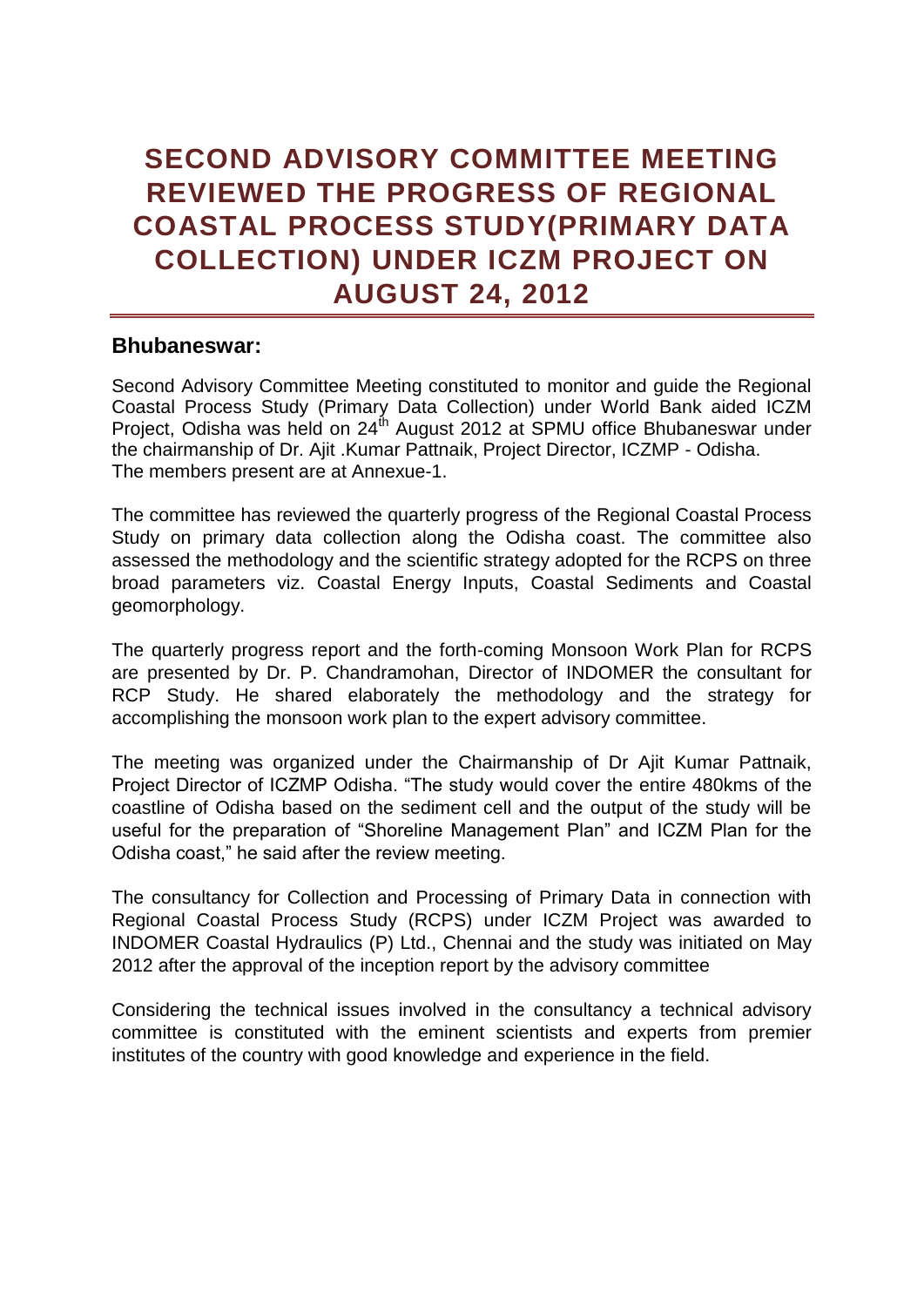The key framework for RCP Study referred as the development of a conceptual model on hydrodynamics, sediment transport, and coastal circulation which leads for development of shoreline management plans from the critical areas. A major aspect of this study would be primary data collection from the field that is the monitoring, measurement and analyses of coastal process and geomorphology based on the Sediment Cell. The study consists of collection of data on Coastal Energy (such as



waves, winds tides, and currents), coastal Sediments and coastal Morphology in the project domain of development of impact models.

#### *(Expert members reviewing the progress of the Regional Coastal Process Study under ICZM Project on Friday)*

The consultant has taken up the study and has completed the deployment of equipment based on Sediment Cell Delineation and started generating the data on waves, tides, winds and currents. Bathymetric Survey and Sampling of Water & Sediments from Rivers for Pre-Monsoon Season have been completed. Beach Profile measurement and analyses from water & sediment samples are in progress.